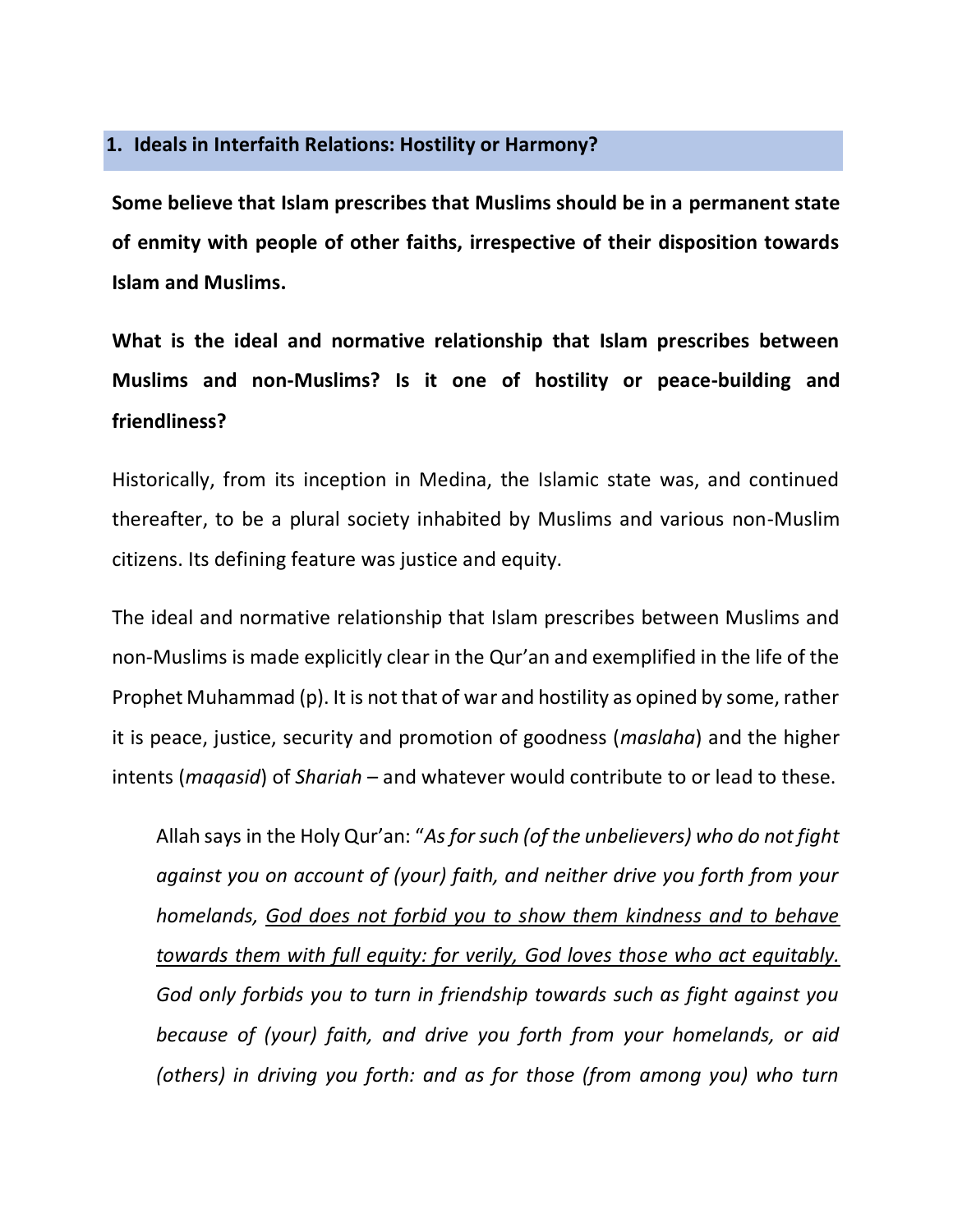*toward them in friendship, it is they, they who are truly wrongdoers!*" (Qur'an 60: 8-9)

A number of verses and prophetic traditions make us realize that the normative relationship that Islam prescribes between Muslims and non-Muslims is peaceful coexistence and not enmity or hostility. In other words, conflict or fighting is the exception and not the rule. Below are some of those texts:

- *"And if they (your enemy) incline to peace, incline you also to it, and trust in Allah" (Q8:61)*
- *"But if they cease (fighting), Allah is Oft-Forgiving, Most Merciful" (Q2:192)*
- *"…but if they cease, let there be no hostility except to those who practice oppression" (Q2:193)*
- *"Fight in the cause of God those who fight you, but do not commit aggression, for God loves not the aggressor" (Q2:190)*
- The Prophet says: "*Do not wish to meet the enemy, and ask Allah for safety; but when you face the enemy, be patient, and remember that Paradise is under*  the shade of swords.<sup>"1</sup> This hadith shows that peace and safety is what Islam desires as a norm and not tribulation and enmity.

All the teachings of Islam related to seeking peace, arbitration, forgiveness, charity, social justice, and the objectives of Shari'ah (*Maqasid al-Shari'ah*) etc. are all directed towards greater peace in the society.

l

<sup>1</sup>Al-Bukhari, *Sahih al-Bukhari,* hadith no. 6810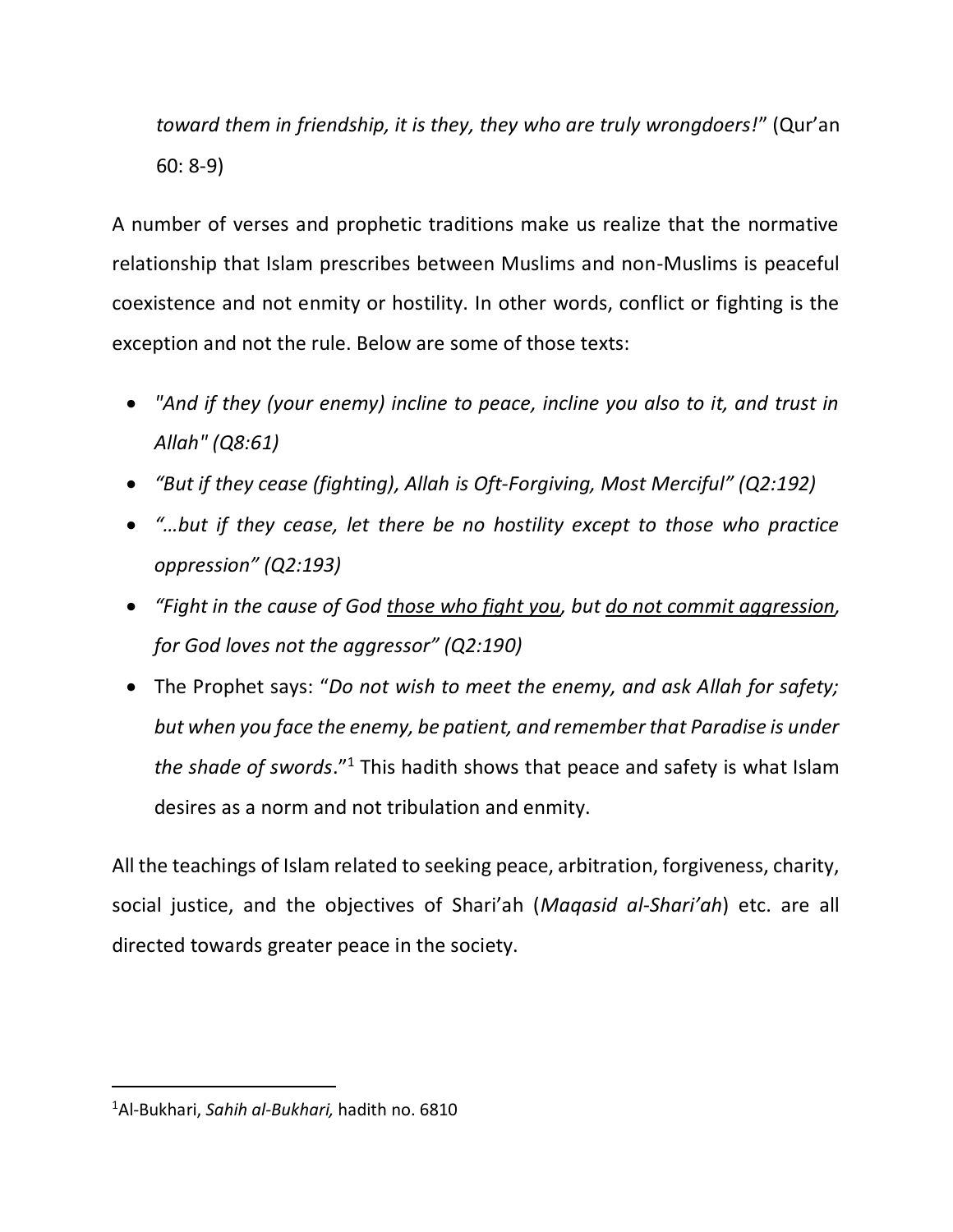Even where fighting is permissible, it is only against aggression that for some reason cannot be forgiven. And in this case, fighting is permissible only as a lesser evil where there is no alternative route to peace with justice.

The fact that Islam would permit a Muslim man initiating and having a relationship as close and intimate as that of marriage with a Christian or Jewish woman, in spite of the difference in faith, points to the extent of expression of love and kindness that a Muslim is allowed to offer a non-Muslim.<sup>2</sup> It is also proof that Islam does allow genuine friendship with people of other faiths, for marriage is a relationship that the Qur'an characterizes as one of "*tranquility*" and "*mutual love and mercy*" (Qur'an 30:21) – qualities that also characterize the closest of friends. As with all relationships, and irrespective of the person's faith, such a marriage should not be allowed to undermine Islamic ideals.

The Qur'an explains the difference between polytheists (*mushrikun)* and People of the Scripture (*Ahl al-Kitab*) and makes the relationship between the latter and Muslims more intimate by permitting the eating of their slaughtered animal and marriage to their women. The relationship between the early Muslims and all non-Muslim communities – polytheists, Zoroastrians, Jews and Christians etc. - was

l

 $2$  This level of respect and, indeed, love is not morally permissible to initiate in some other religions. (See legal studies on Christianity and Judaism, for example, where any form of interfaith marriage is prohibited, whether male or female. This prohibition is derived by some Christian and Jewish scholars in view of **II Corinthians 6:14-15, I Corinthians 7:39, Exodus 34:12-16, Deuteronomy 7:1-4, Ezra 10:2-3, Nehemiah 13:25-27, etc. in the Bible.** In Christianity, however, an already existing interfaith marriage is tolerated if one of the partners accepts Christianity and the other does not (I Corinthians 7:12-14)). Contemporary canons of Catholicism and guidelines for pastoral practice in Protestant churches, however, accommodate the fact that interfaith marriages are legitimate in common law. See: [http://www.religioustolerance.org/ifm\\_bibl.htm,](http://www.religioustolerance.org/ifm_bibl.htm) 2005, for more information about Biblical teachings on interfaith marriages.